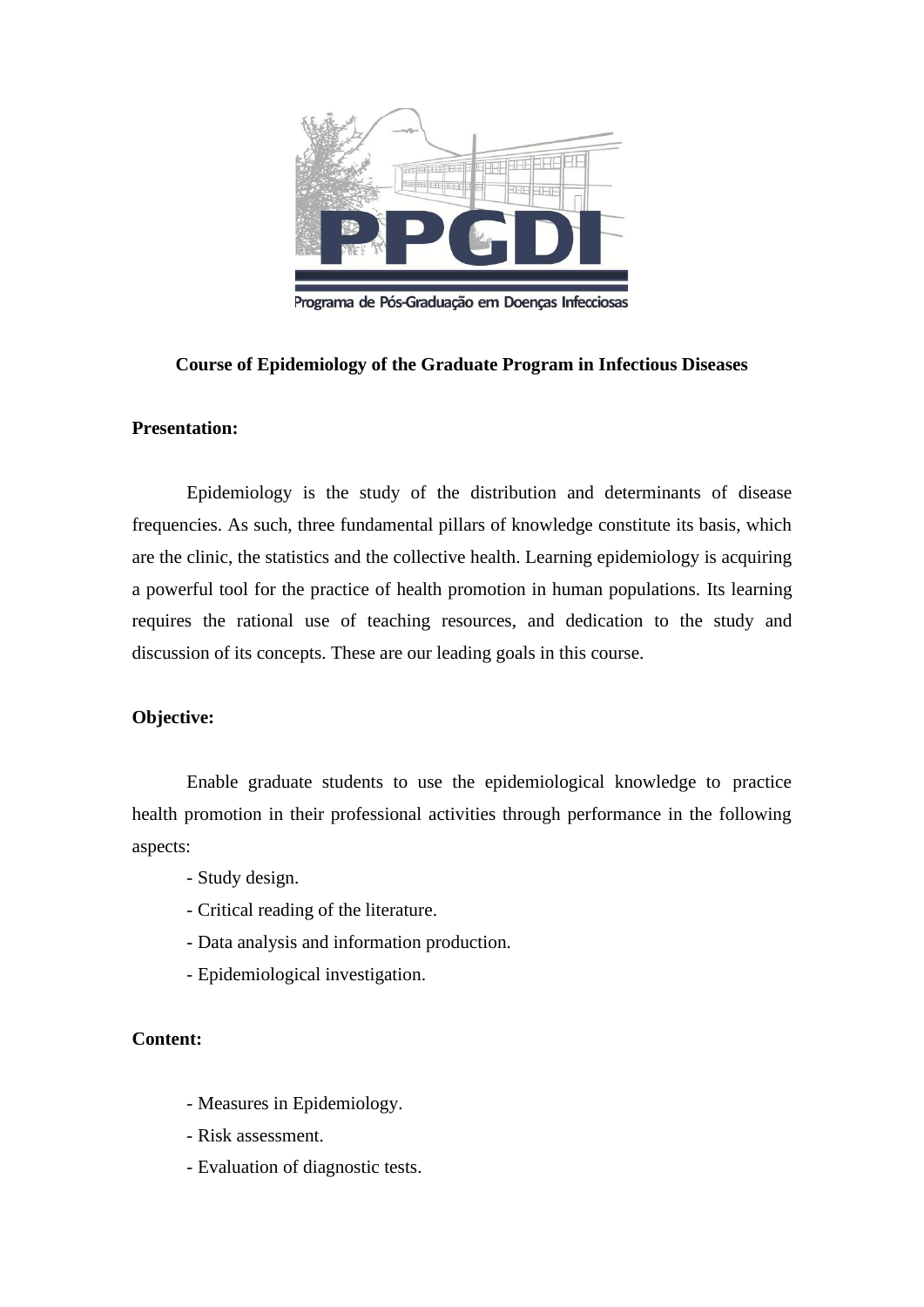- Variability and bias.
- Design of epidemiological studies.

# **Evaluation:**

The students' evaluation will include weekly exercises about the content, and two tests along the course. The exercise represents an individual activity that will allow an assessment of the student's performance concerning the topic in question. There will be no score for the exercises performed. However, the graduate student who fails to do so will not be entitled to the credit.

The scores of the evaluations will range from zero to ten, and it will be necessary an average of seven in the two tests for conceiving the credit to the student. If the student fails to achieve the minimum average in the two evaluations, he/she must submit to the Final Test. The sum of the Final Test grade and the partial average will constitute the basis of the final grade, which must be at least six to guarantee approval.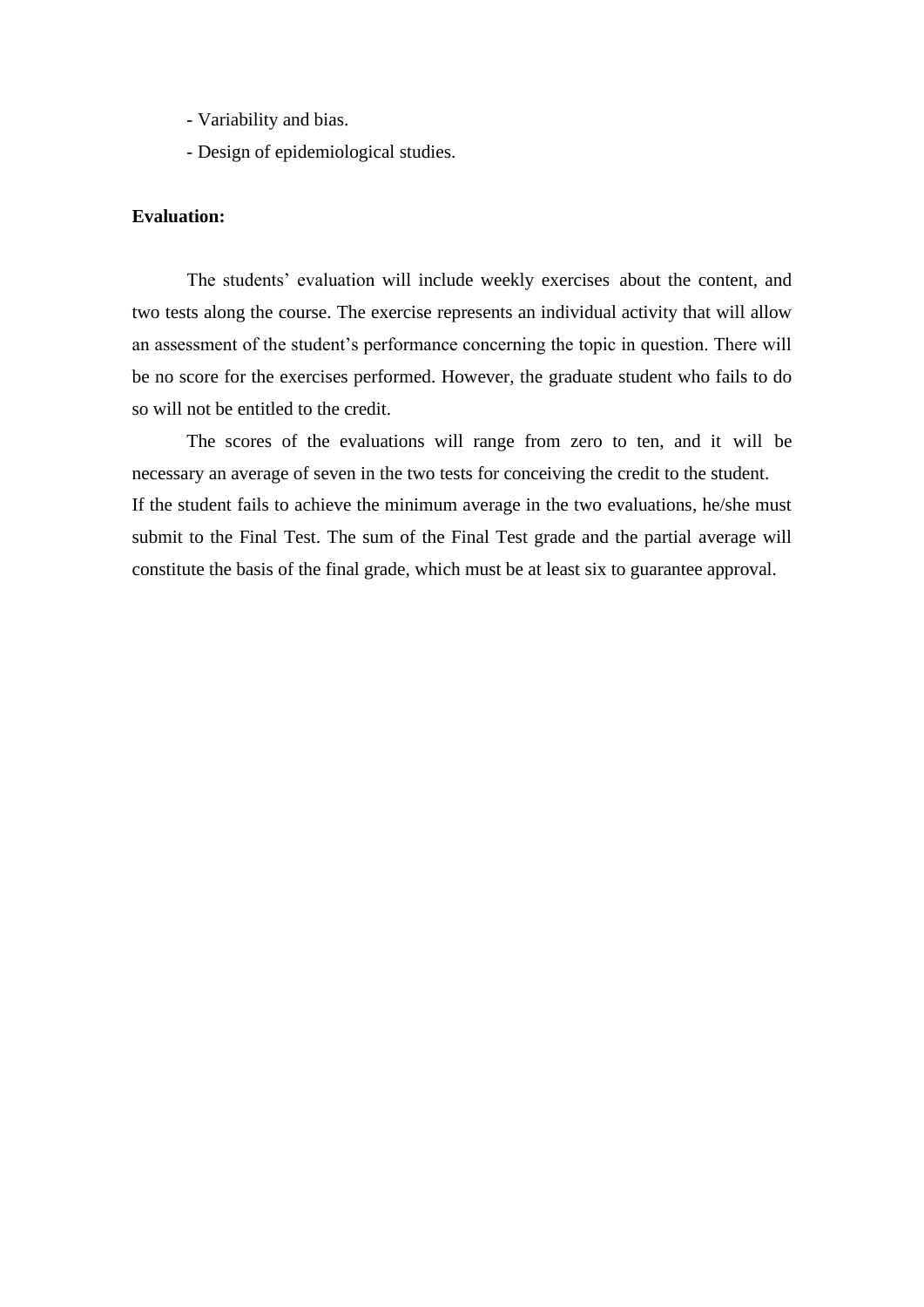# **Program:**

# **02/06/2022: Introductory class**

#### **14/06/2022: Measures in Epidemiology I. Prof. Creuza Rachel Vicente.**

- Measures of disease occurrence:
	- Risk.
	- Prevalence and incidence.
	- Aspects related to the calculation of incidence and prevalence

(incidence density, definition of the population at risk).

- Differences between risk, incidence and prevalence.
- Special types of incidence and prevalence (morbidity, mortality, attack rate, prevalence by point, prevalence by period).
- Interrelation between incidence and prevalence (prevalence, incidence and duration).
- Uses of incidence and prevalence measures.
- Crude, category-specific and adjusted (standardized) rates.
- Survival.

# **23/06/2022: Measures in Epidemiology II. Prof. Crispim Cerutti Junior.**

- Association measures:
	- 2X2 tables.
	- Relative risk and odds ratio.
	- Standardized mortality ratios.
	- Proportional mortality ratio.
	- Attributable risk.
	- Population attributable risk.
	- Interpretation of association measures.

# **30/06/2022: Epidemiological Investigation. Prof. Crispim Cerutti Junior.**

- Data collect.
- Case definition.
- Active case search.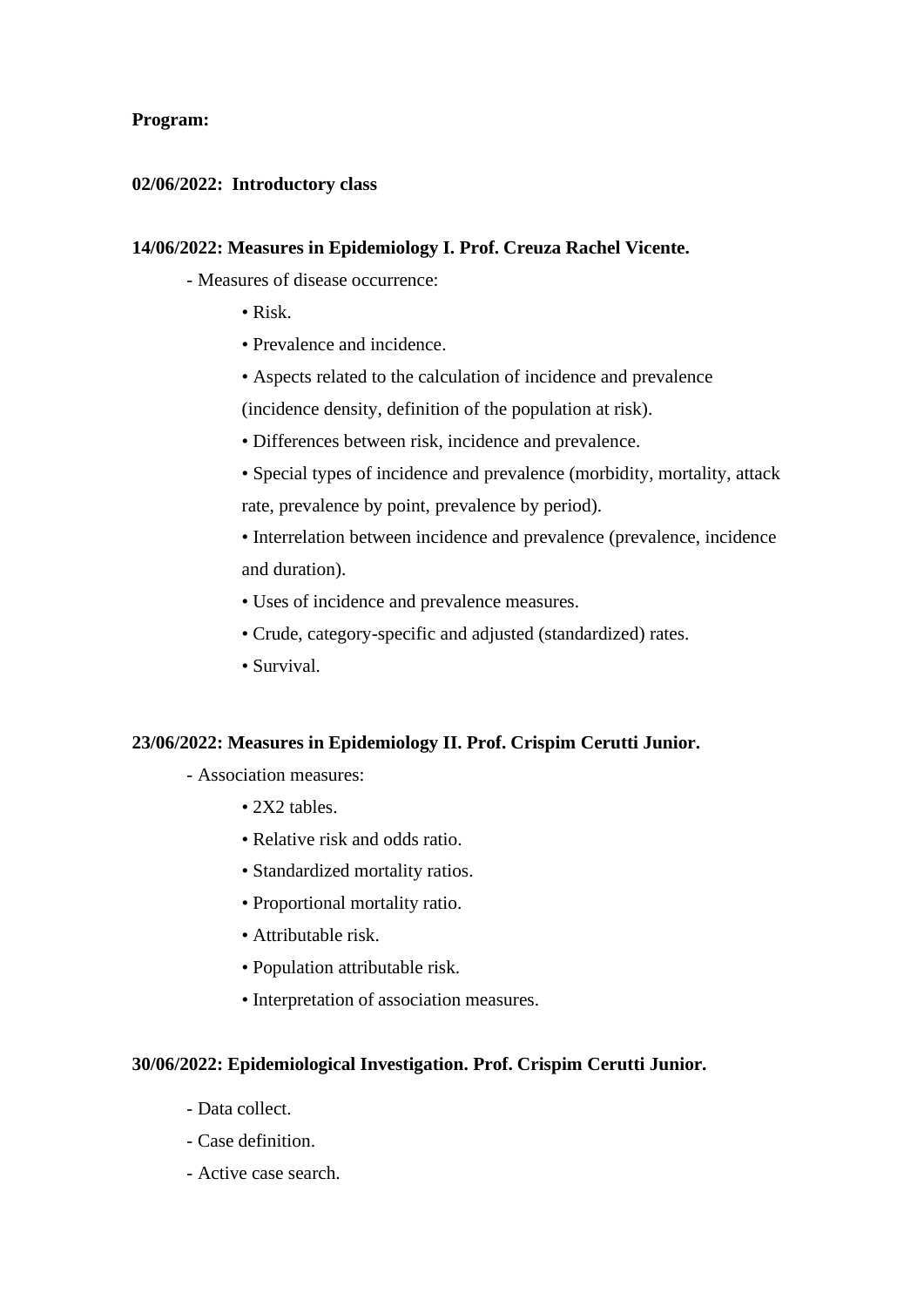- Data analysis.
- Analytical study.
- Attack rates and risk ratios.

# **07/07/2022: Evaluation of diagnostic tests. Prof. Crispim:**

- Probability lines.
- Sensitivity and specificity.
- Predictive values.
- Cut off points.
- Probability ratio.
- ROC curves.
- Screening tests: bias of precedence and bias of duration.
- Criteria for applying a screening test.

# **Variability and bias. Prof. Crispim:**

- Variability in epidemiological research (random error vs. precision; systematic error or bias vs. accuracy or validity).

- Variability at the individual level (related or not to the measure).
- Variability in population assessments (sample variability).
- Variability in research studies (precision related to sample size).
- Validity (internal and external).
- Biases:
	- Selection.
	- Information (differential and non-differential bias, memory bias,

interviewer bias, healthy worker bias).

• Confounding.

# **12/07/2022: Epidemiological studies. Prof Rachel.**

- Descriptive studies:
	- Case study.
	- Case series.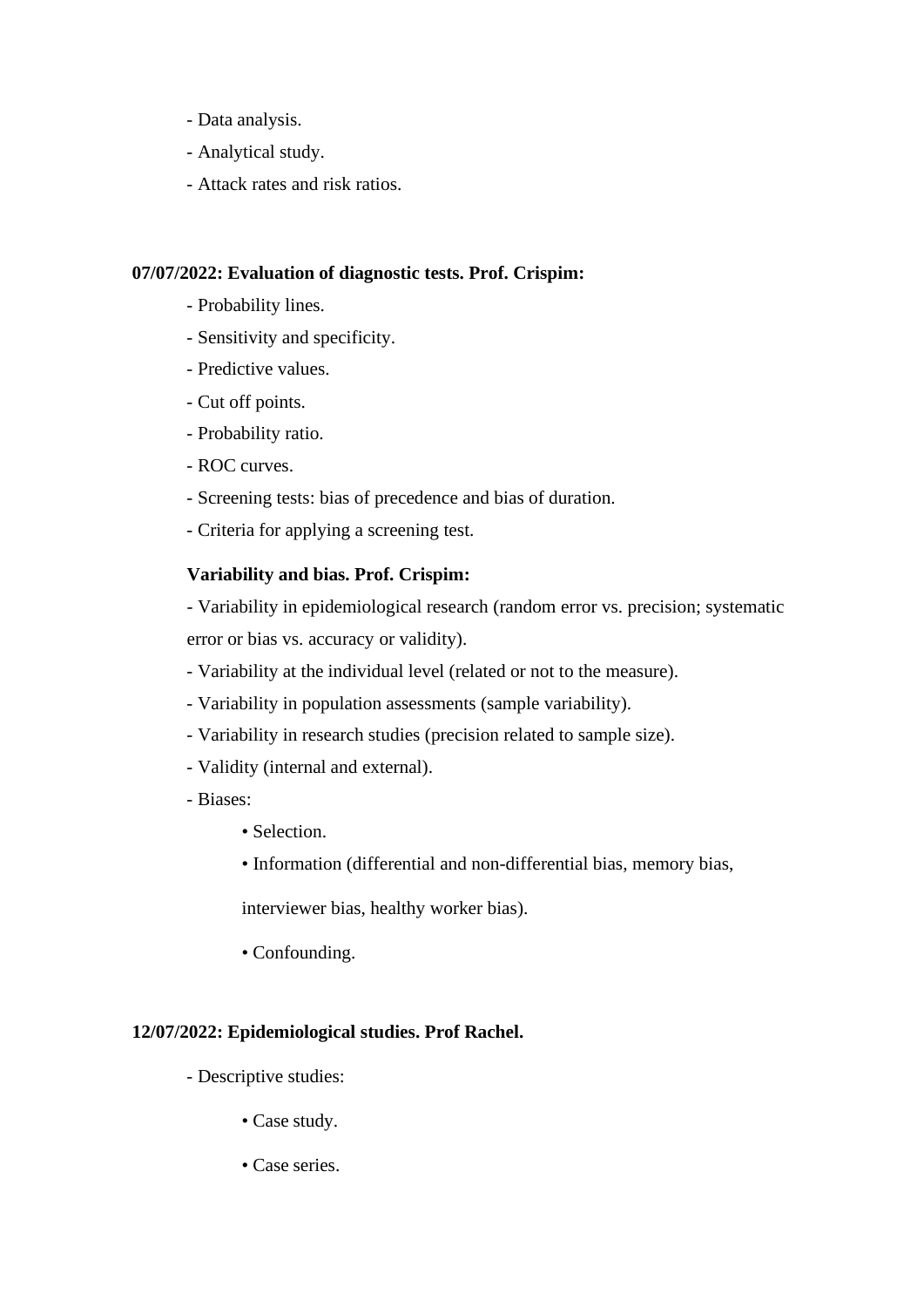- Cross sectional study.
- Ecological study (aggregate).
- Analytical studies:
	- Cohort.
	- Case-control.
	- Clinical trial.
	- Community trial (aggregate).

# **21/07/2022: First Test.**

# **28/07/2022: Case study, case series, cross-sectional and ecological studies. Discussion of the first test. Prof. Crispim:**

- Case study and case series.
- Cross sectional study.
- Formulation of hypotheses based on descriptive studies.
- Variables regarding time, place and person.
- Ecological study.

# **04/08/2022: Case-control study. Prof. Rachel.**

- Definition and selection of cases.
- Selection of controls.
- Determination of outcome and exposure.
- Biases.
- Interpretation of the hypotheses derived from the data.

# **11/08/2022: Cohort study. Prof. Crispim:**

- Prospective and retrospective cohort.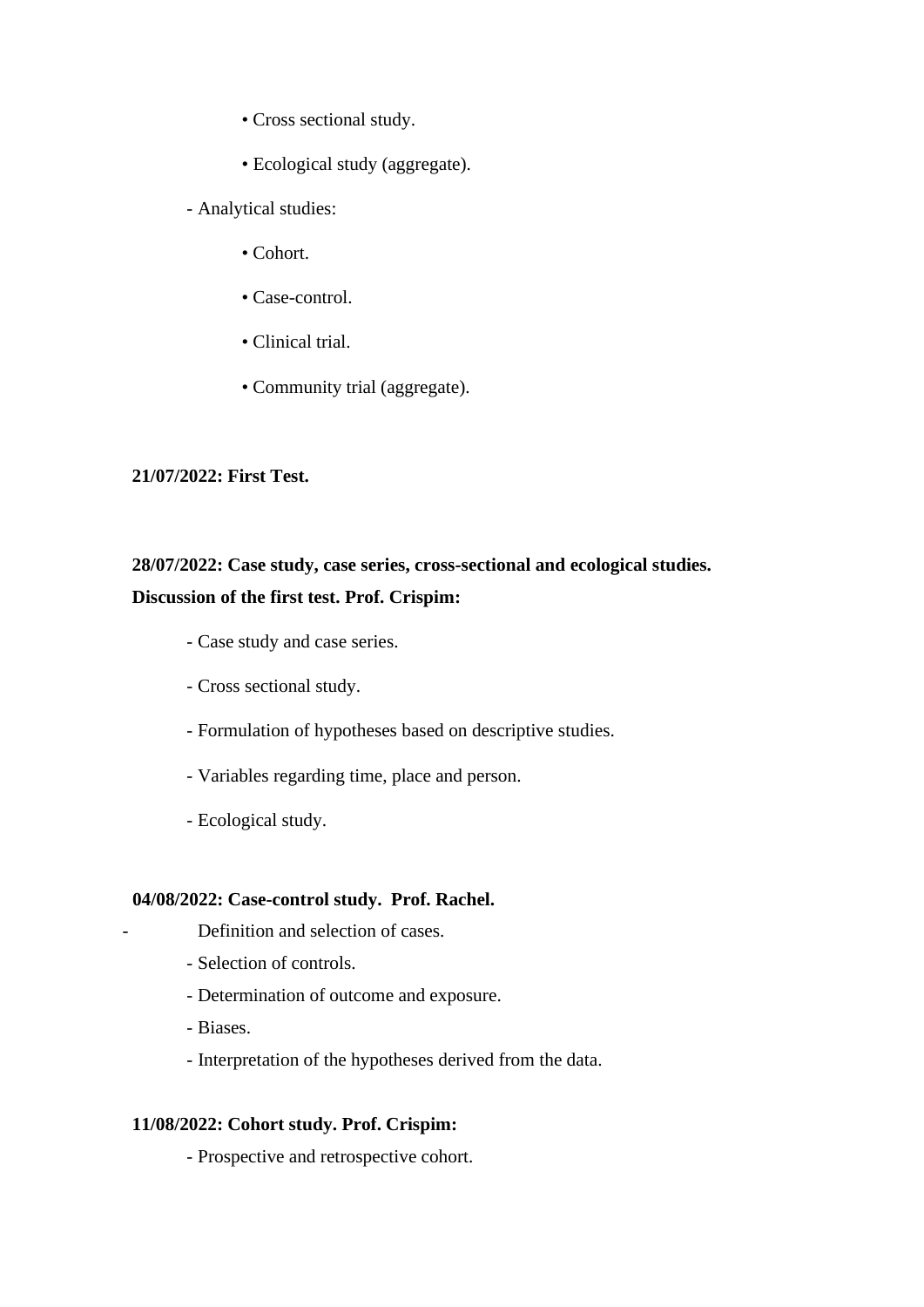- Selection of the exposed population.
- Selection of the comparison group.
- Information sources.
- Approach to follow-up.
- Biases.
- Effects of losses and non-participation.

#### **Clinical Trial and Community Trial. Prof. Crispim**:

- Selection of the study population.
- Allocation of regimens.
- Maintenance and assessment of compliance.
- Uniformity and ascertainment in determining the outcome.
- Factorial design.
- Reasons for early termination.
- Duration of the follow-up.
- Interpretation.

**12/08/2022:**

**15:00: Second Test.**

**17:00: Discussion of the Test.**

**13/08/2022: Final Test (online).**

**Main Bibliography:**

**1. Greenberg, Raymond S.**

**Medical Epidemiology / John William Eley, Stephen R. Daniels, John R. Boring III, Raymond S. Greenberg and W. Dana Flanders, - 5th ed. - New York: Lange Medical Book / McGraw-Hill. 2015 (the third edition is available in the library). Classes: Variability and bias; Evaluation of Diagnostic Tests.**

**2. Hennekens, Charles H.**

**Epidemiology in Medicine / Charles H. Hennekens, Julie E. Buring. Edited by: Sherry L. Mayrent. - 1st. ed. - Philadelphia: Lippincott Williams & Wilkins. 1987 (it is available in the library).**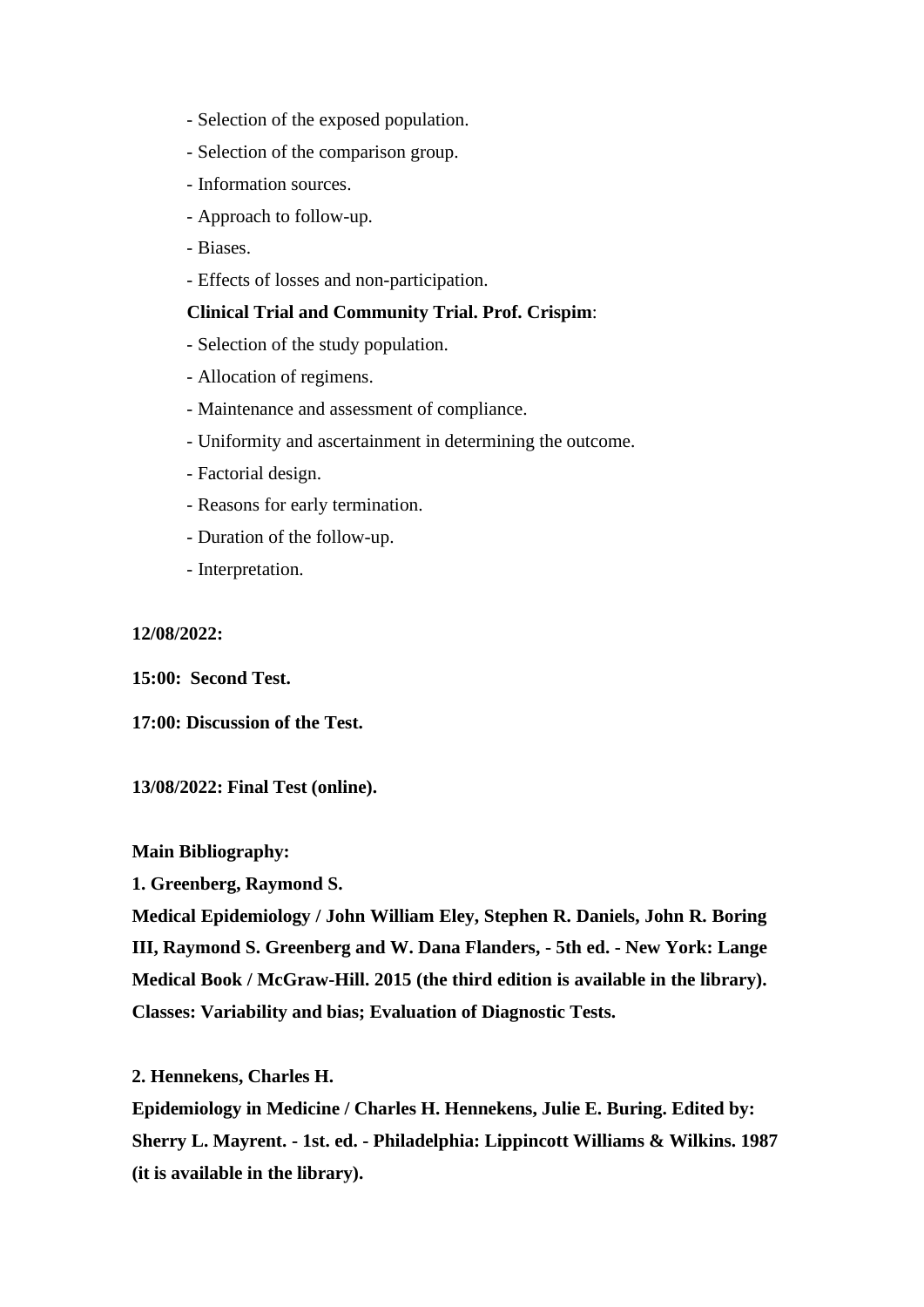**Class: Measures in Epidemiology II; Case study, case series, cross-sectional; ecological study, and clinical trial.**

**3. Rouquayrol, Maria Zélia. Epidemiologia e Saúde/ Maria Zélia Rouquayrol, Naomar de Almeida**

**Filho – 8 ed. – Rio de Janeiro: MEDSI. 2017.**

**4. Medronho, Roberto A.**

**Epidemiologia. Roberto A. Medronho, Katia Vergetti Bloch, Ronir**

**Raggio Luiz, Guilherme L. Werneck – 2 ed. – São Paulo: Atheneu.**

**2009.**

# **Complementary Bibliography:**

**1. Fletcher, Robert H.**

**Epidemiologia Clínica/ Robert H. Fletcher, Suzanne W. Fletcher; tradução: Roberta Marchiori – 5 ed. – Porto Alegre: Artmed. 2014.**

**2. Pereira, Maurício Gomes.**

**Epidemiologia. Teoria e Prática/ Maurício Gomes Pereira – 1 ed. – Rio de Janeiro: Guanabara Koogan. 1995.**